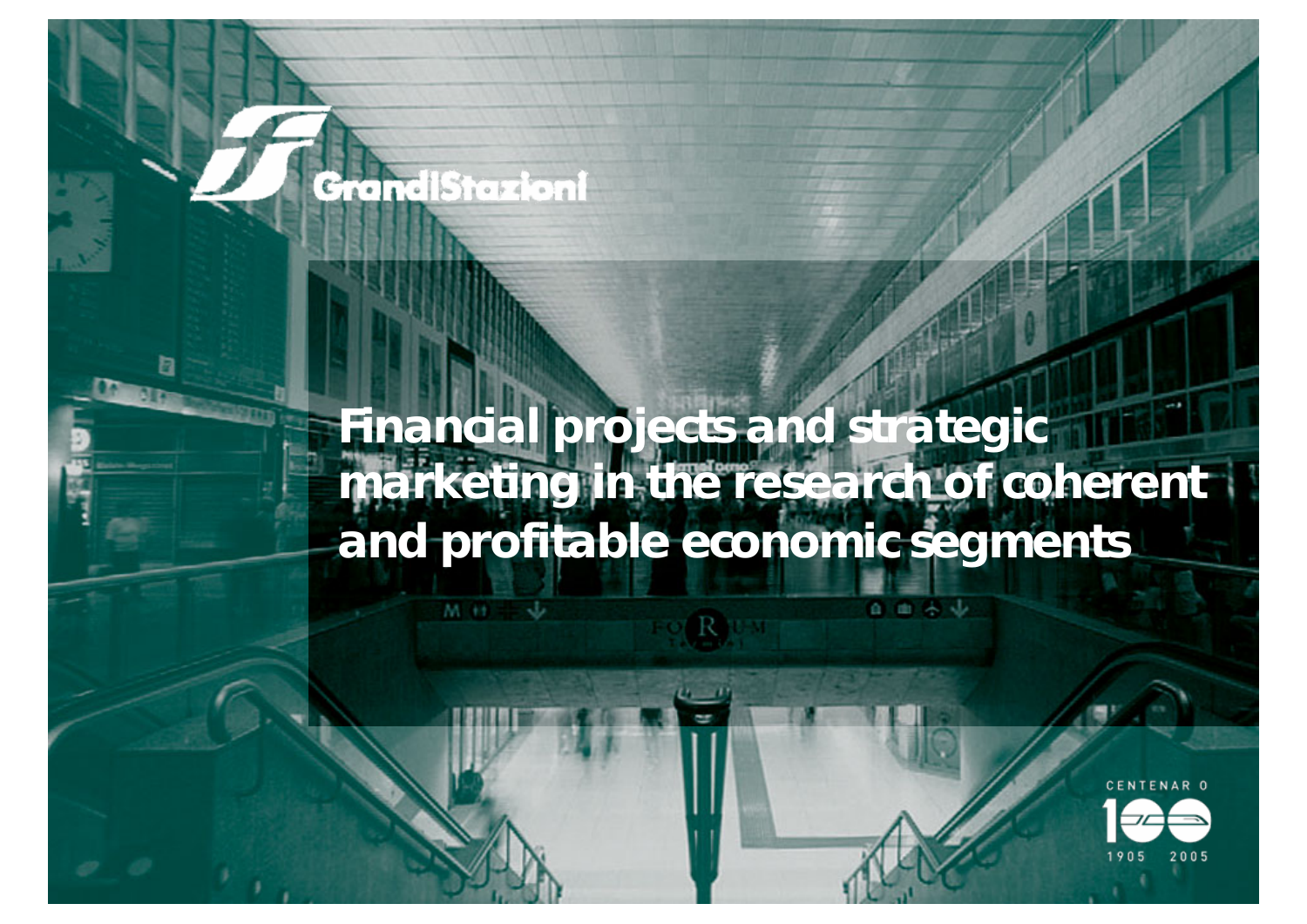Refurbishing and Managing a Network made up of 13 main Italian railway stations, increasing its economical and financial value.

*The main activities of the first stage of the programme:*

 *<sup>p</sup>lan the refurbishment and development project in order to transform the station's complexes in attractive environments for dwellers and travellers;*

*attract private financing for investment in these complexes;*

 *rationalise business management so as to achieve an operating profit*.



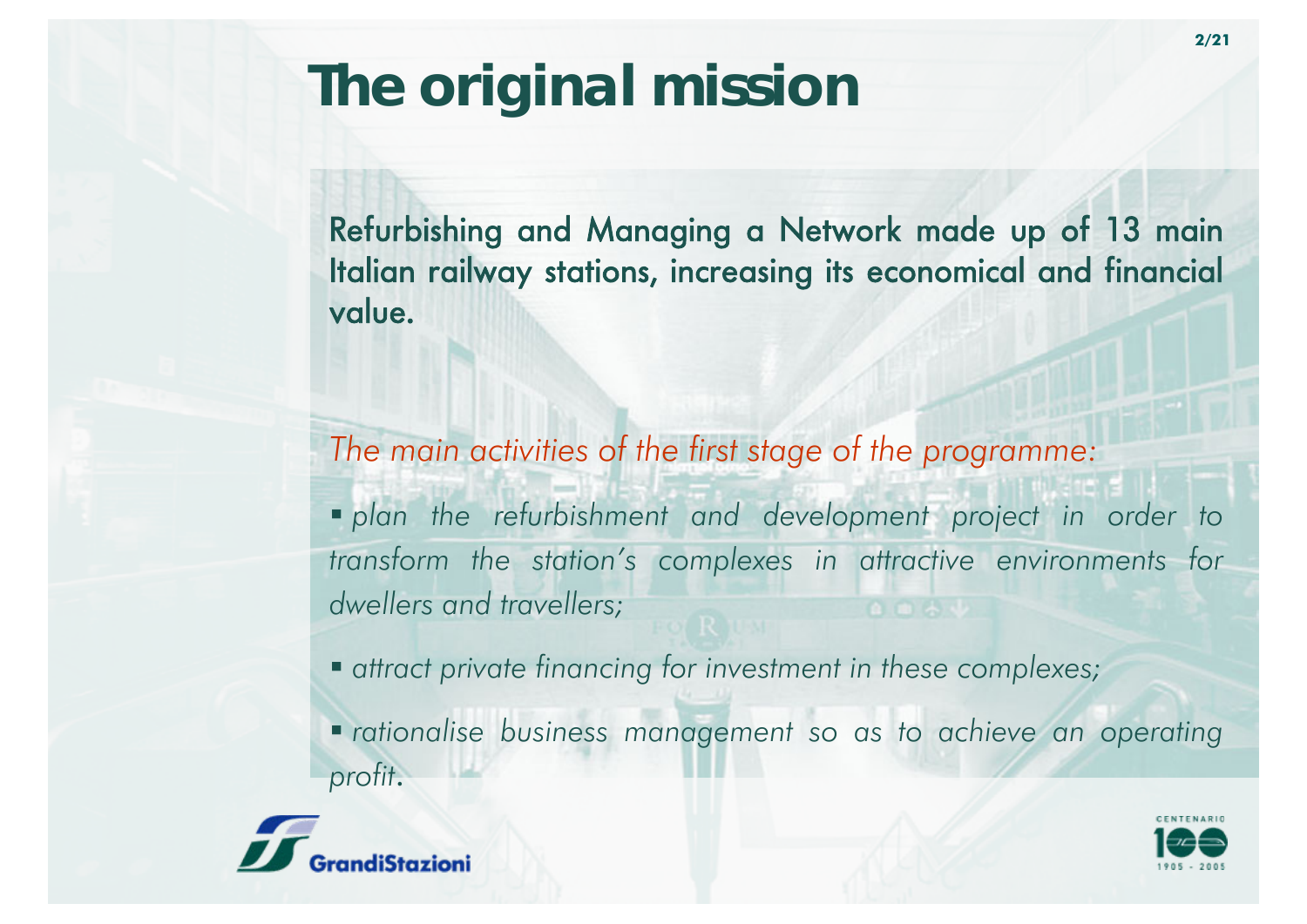## *The boosted mission*

The acknowledgment of the real estate value of the network stations has signified the evolution of Grandi Stazioni's mission.

*From station management to business management inside railway stations: THE STATION BUSINESS.*

Grandi Stazioni concentrates on bringing out the value of the managed assets:

- *• 1,5 million sq.m. in central business area;*
- *• more than 600 million transits/year.*



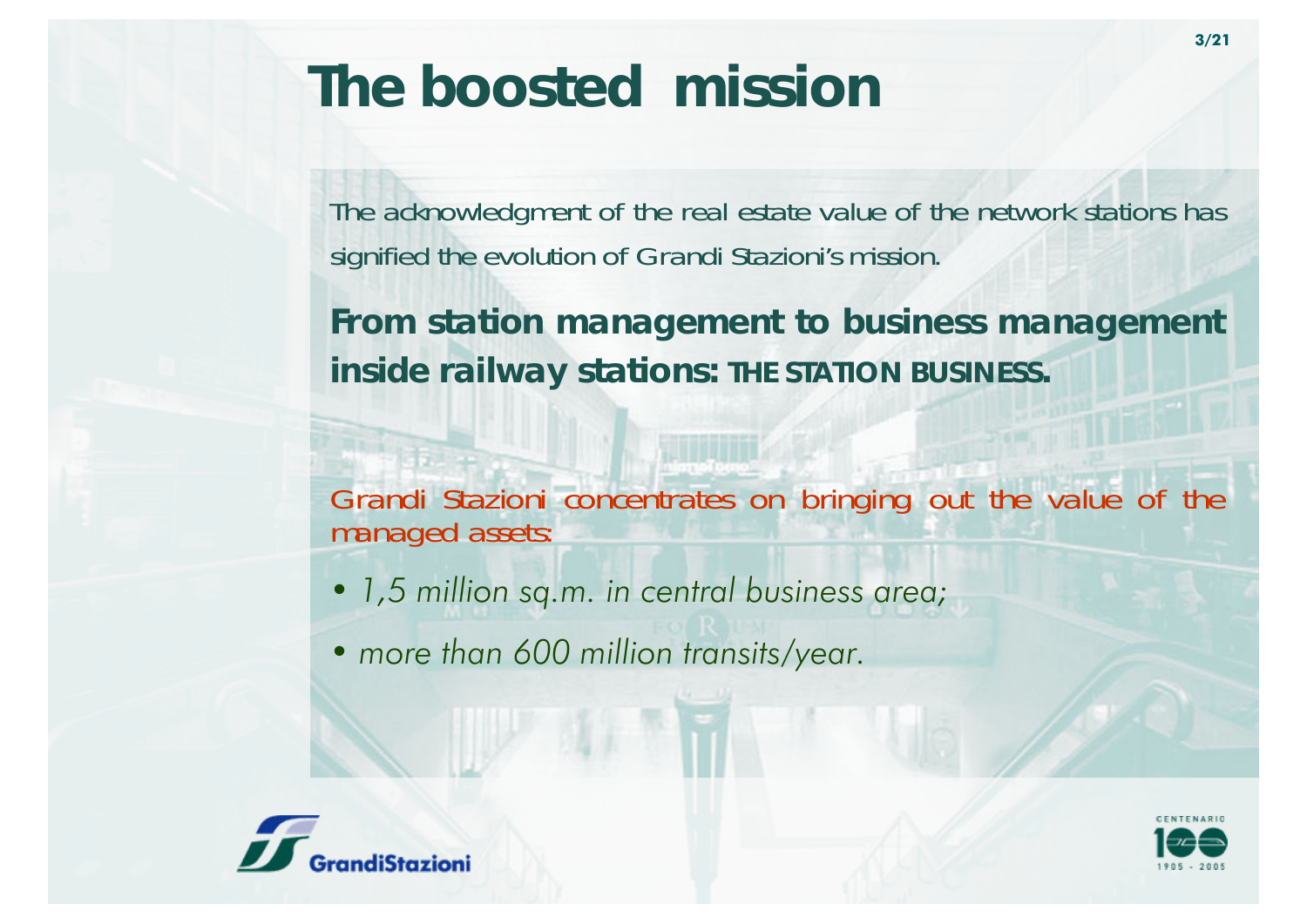## *The new core business*

*Grandi Stazioni has concentrated on financial exploiting all activities that are strictly connected to its core business*

*These operations are made in order to create more value:*

*• creating an original business model;*

• *reducing inefficiency;* 

*• internalization of former suppliers' margins.*



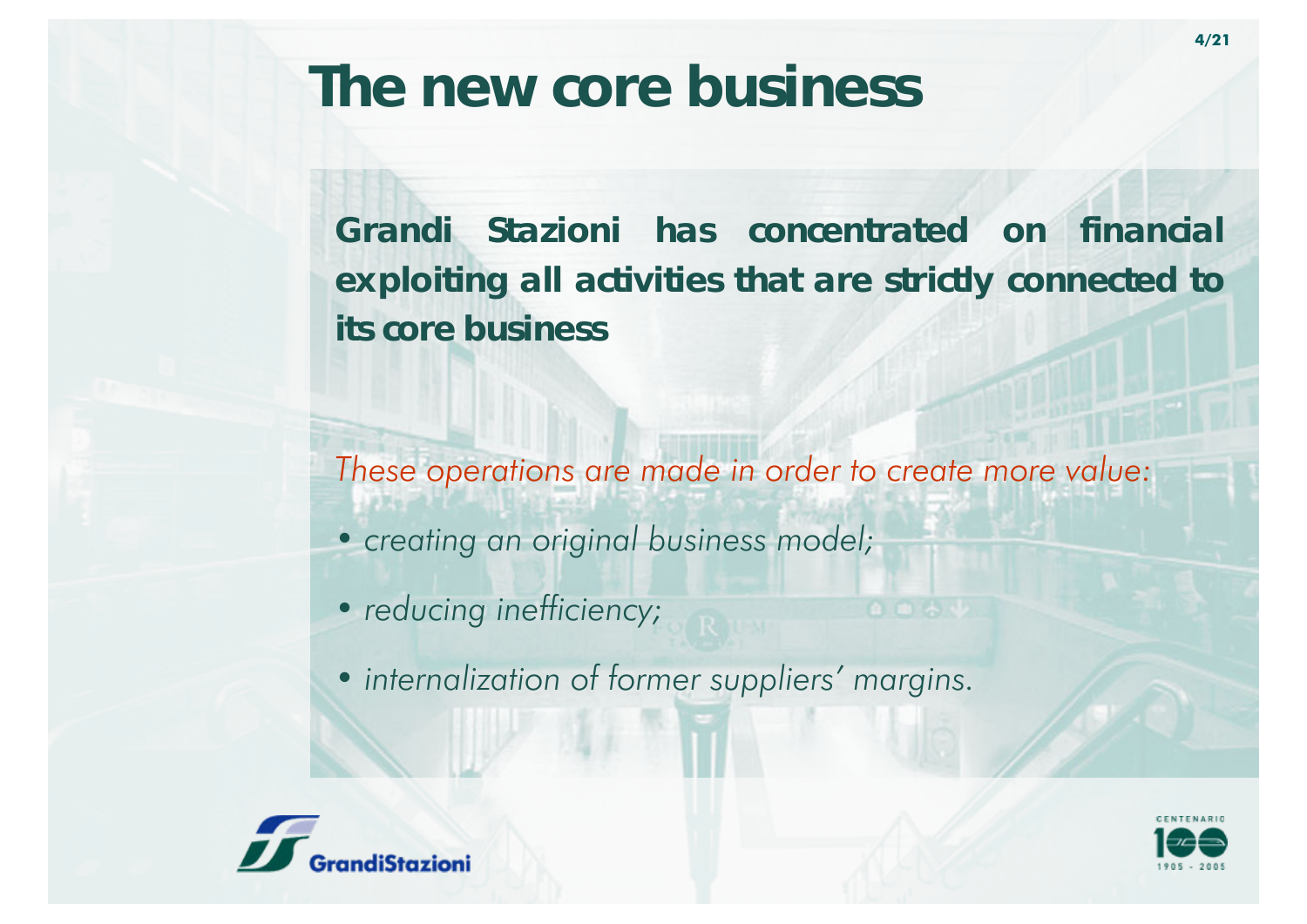# *The appreciated lines of business*





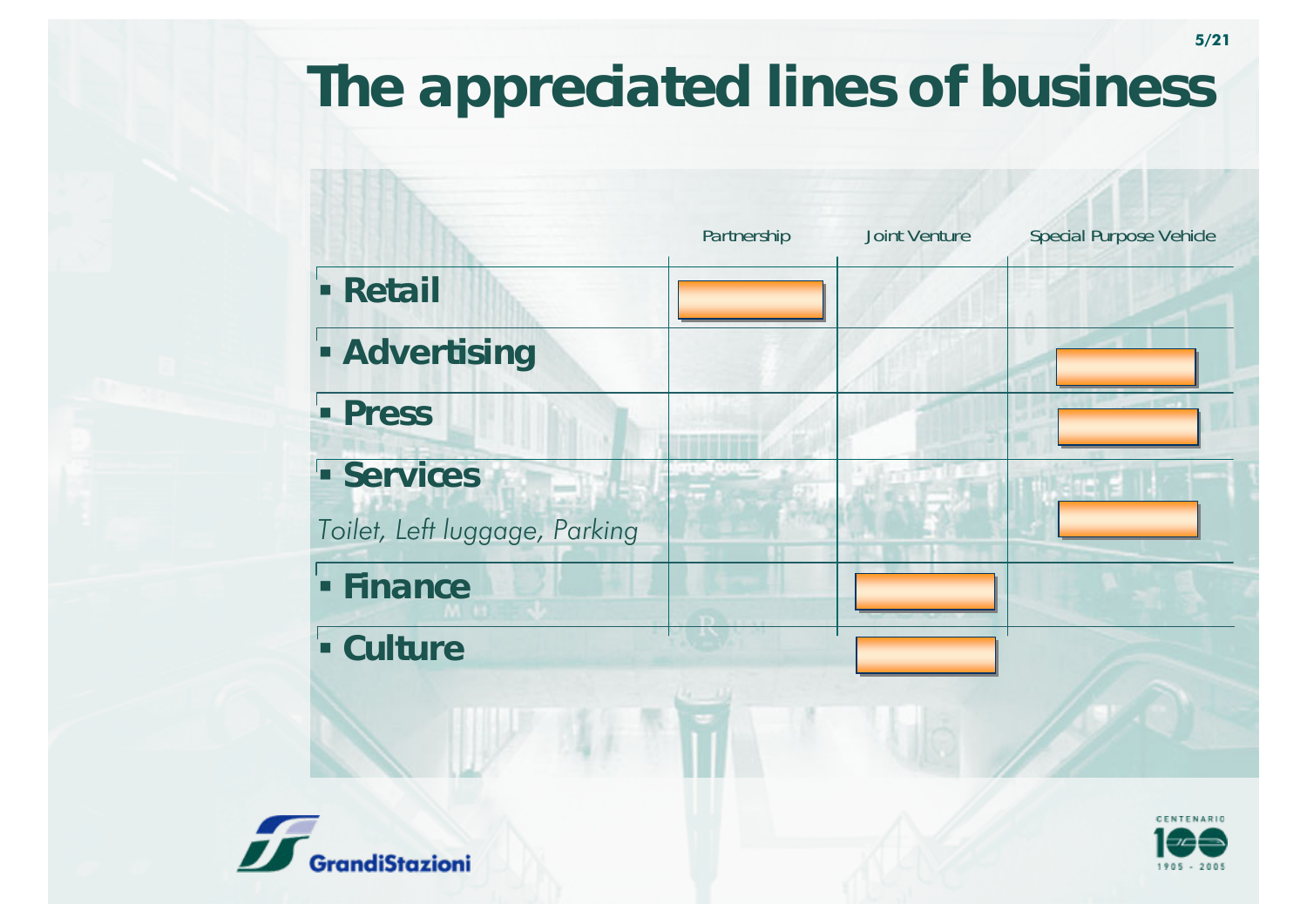## *1st stage for Retail*

#### First stage of Grandi Stazioni's programme for TEMPORARY SHOPS:

### *Operational Model:*

*• short terms lease contract to each retailer (1-4 months);*

### *Critical Aspects:*

- *• intrinsic inefficiency;*
- *• confused layout;*
- *• corner shops conceived and purposely built for each retailer, with its own personnel.*
- *• risk in low occupation rate;*
- *• difficulty in raising up leasing fees.*



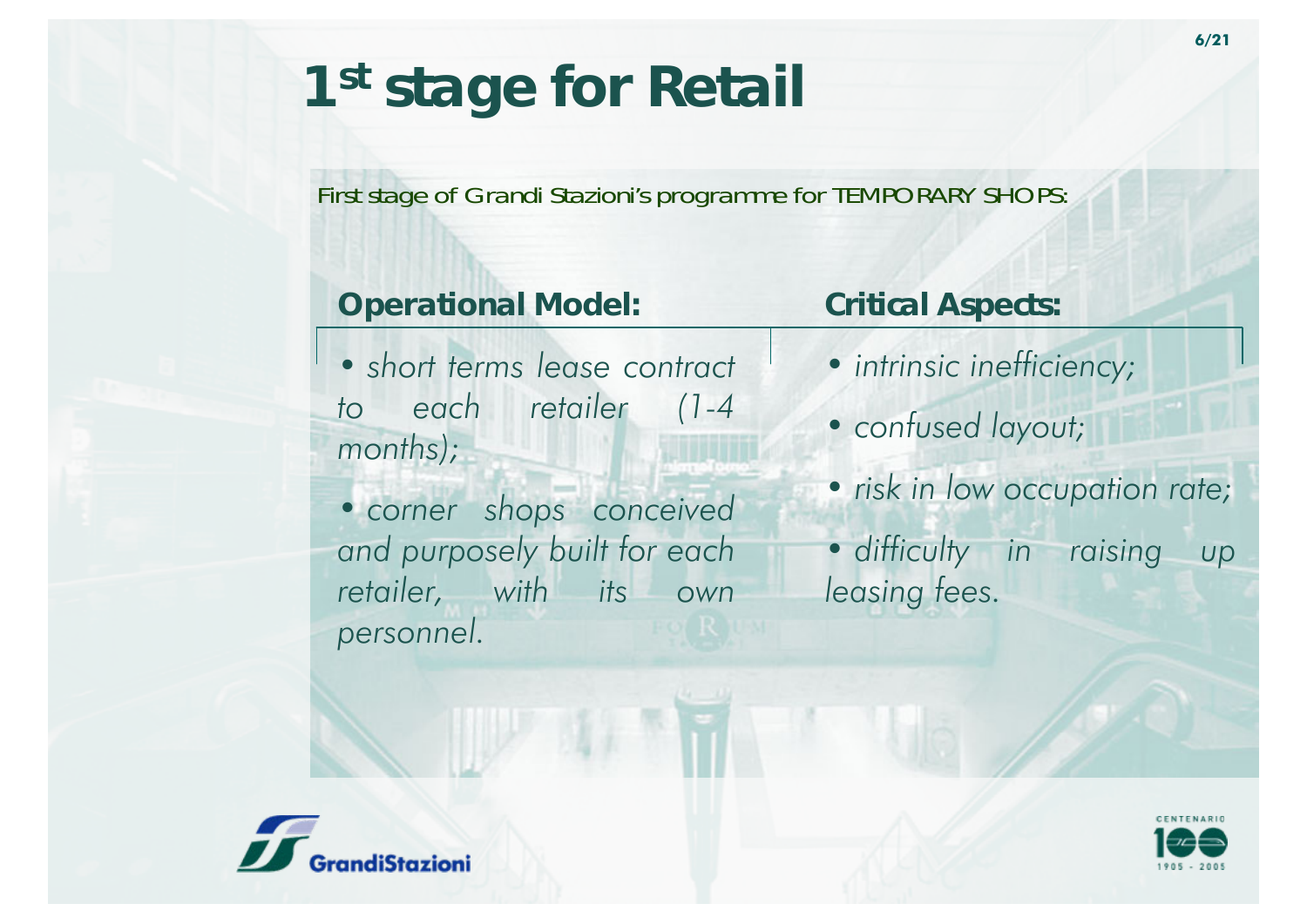## *2nd stage for Retail*

Grandi Stazioni has tripled the surfaces and the turnover generated by temporary shops-Inbox.





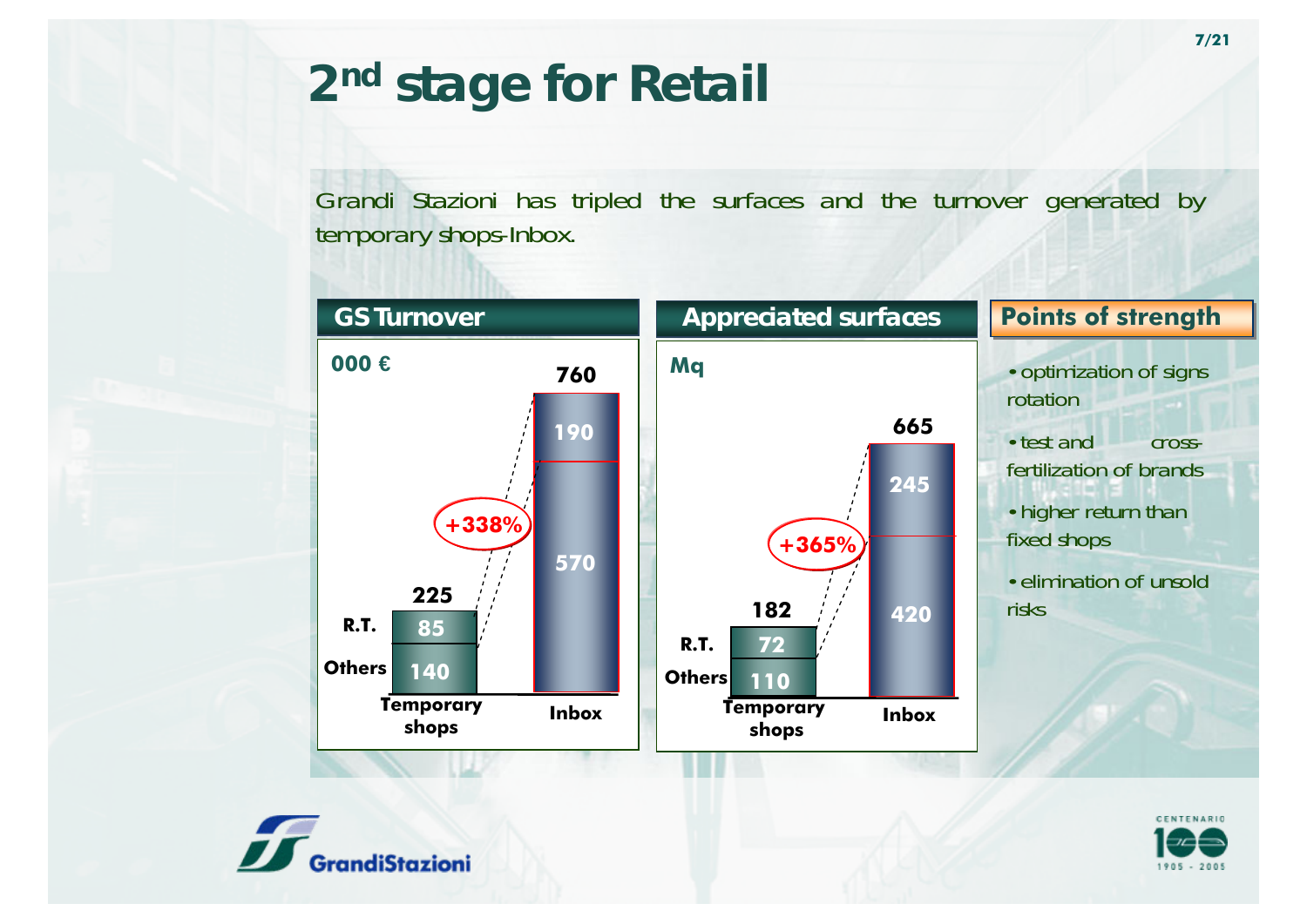#### Second stage of the programme for TEMPORARY SHOPS-INBOX :

### *Operational Model:*

*• 6+6 lease contract for all temporary spaces to Retail Group S.p.A.;*

*• R.G. S.p.A. manages boxes with its own staff;*

*• R.G. S.p.A. operates with sales account conditions.*

### *Improvements:*

*• only one partner;*

*• efficiency due to recycling boxes and optimisation on personnel;*

*• ad hoc/dedicated trading structure*.



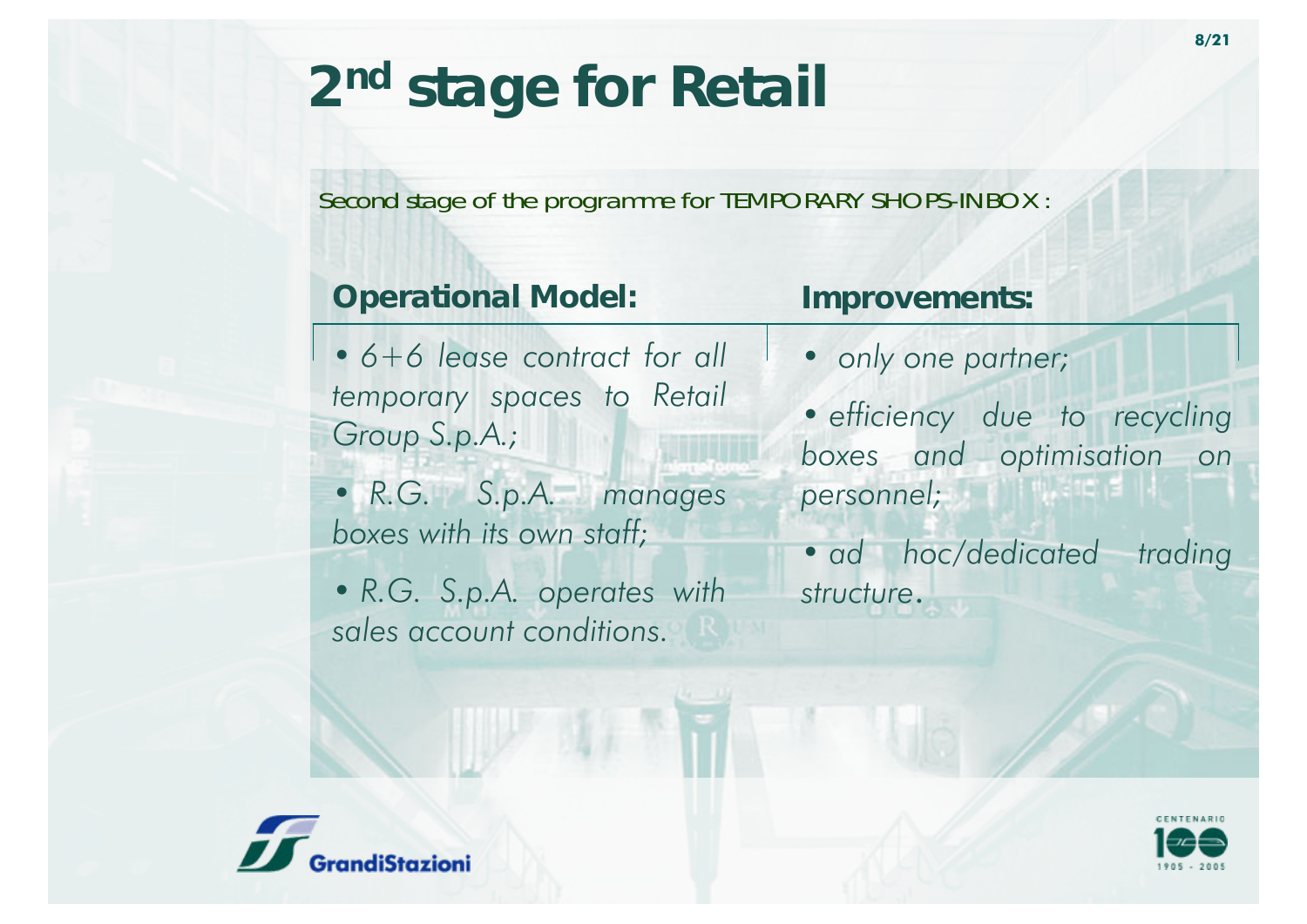## *1st and 2nd stage for Advertising*

#### 2004 saw the establishment of GS Advertising.

### *Old Operational Model:*

*• advertising managed by a concessionary firm;*

*•concessionary leased out spaces and gave up a % of profits to GS;*

• not  $plane$ *d administration;*

*• unsuitable quality and number of equipments.*

### *New Operational Model:*

*• advertising managed by GS Advertising: a focused, slim structure made up of an experienced team;*

*• GS Advertising leased out spaces and gave up a % of profits to GS;*

*• expensive investments plan on large number of innovative equipments.*



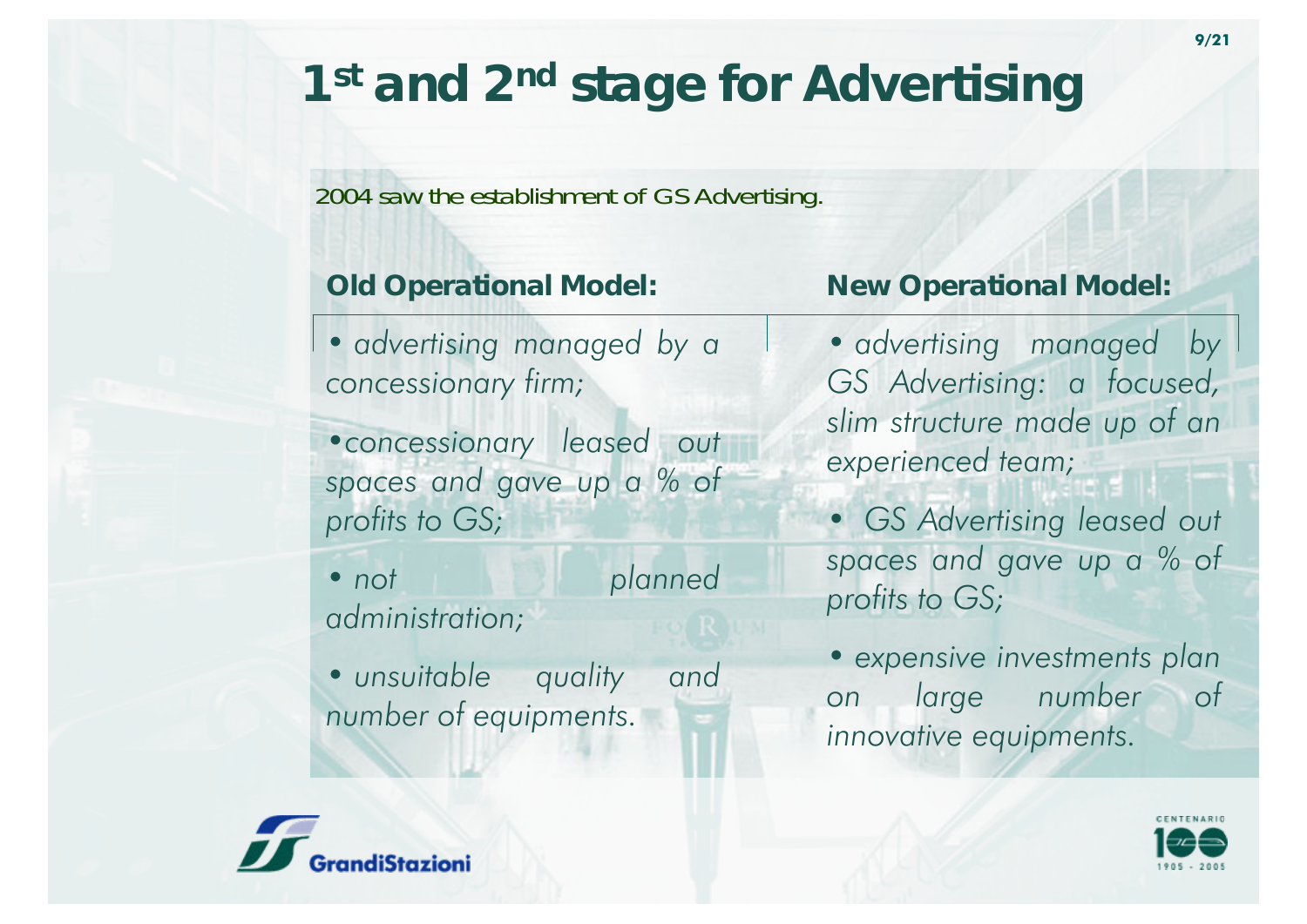## *2nd stage for Advertising*

#### The set up of GSA, the in-house licensee, has risen revenues and has generated 93 M value for Grandi Stazioni.



\* Estimate



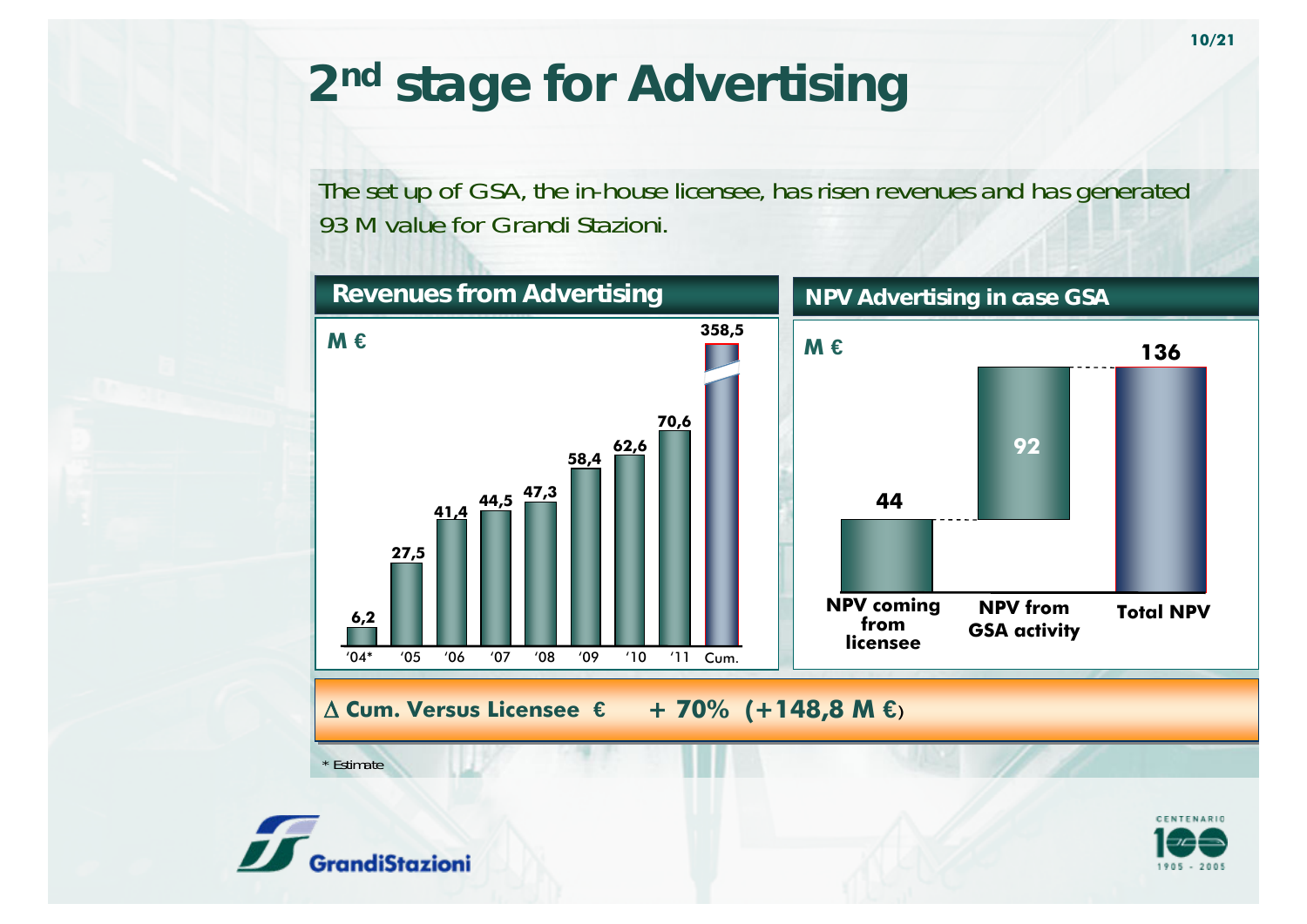# *1st and 2nd stage for Newsstands*

### *Old Operational Model:*

- *• family management;*
- *• large number of partners;*
- *• not declared profits;*
- *• problem in data colletction;*
- *• lack of an original format;*
- *a poorly* optimized *merchandising mix;*
- *• lack of synergy with other distribution category;*

### *New Operational Model:*

- *• directly managed by GS with a slim group and by outsorcing some activities;*
- *• format modernization: more appeal and exposity efficacy;*
- *• merchandising mix extension supporting goods with higher profit margin;*
- *• absence of unsold risk.*



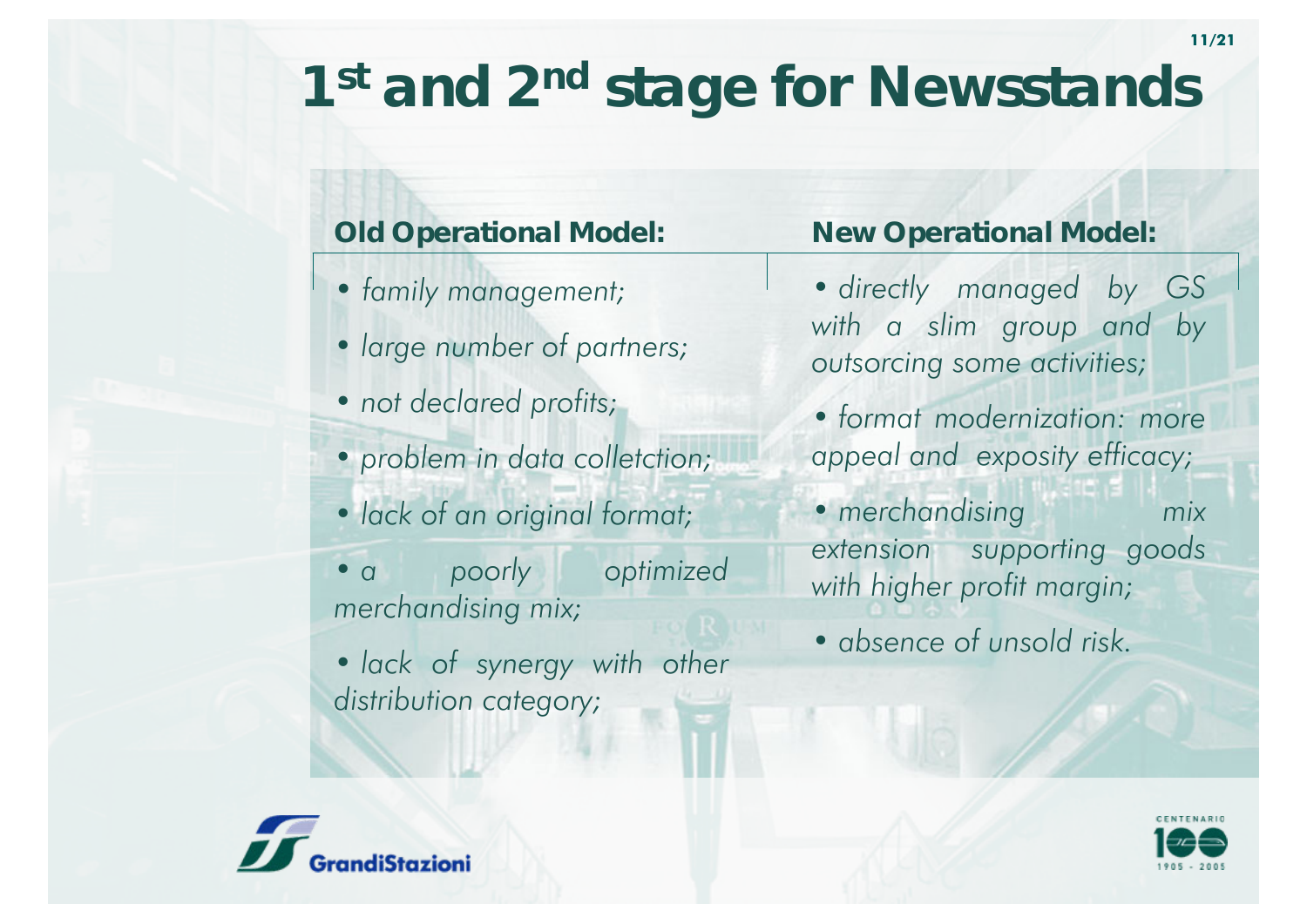## *1st and 2nd stage for Newsstands*

Direct management generates an increased value for GS, given the renegotiation of leasing contracts.





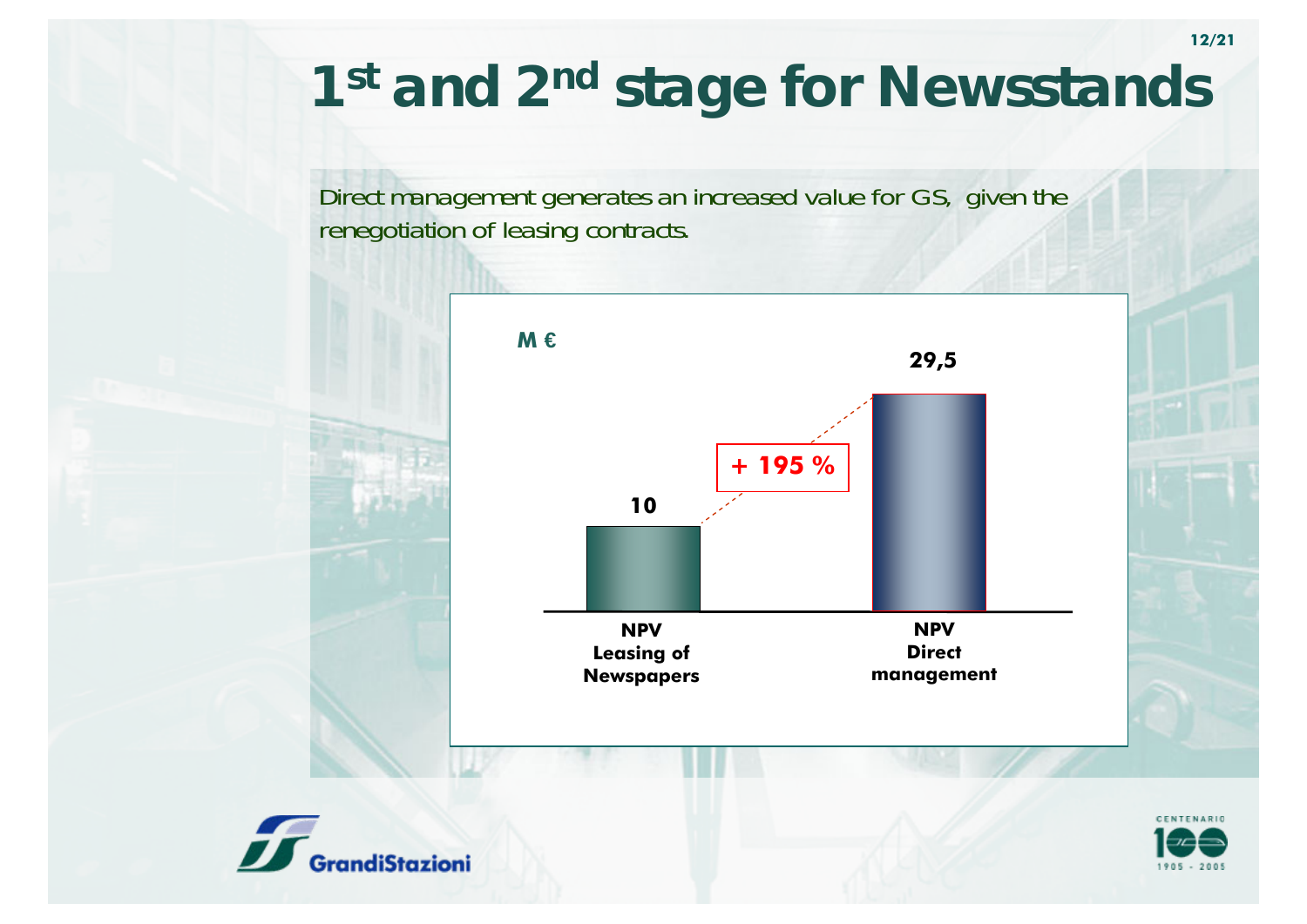## *1st and 2nd stage for Newstands*

#### Evolution in the business of Newstands:





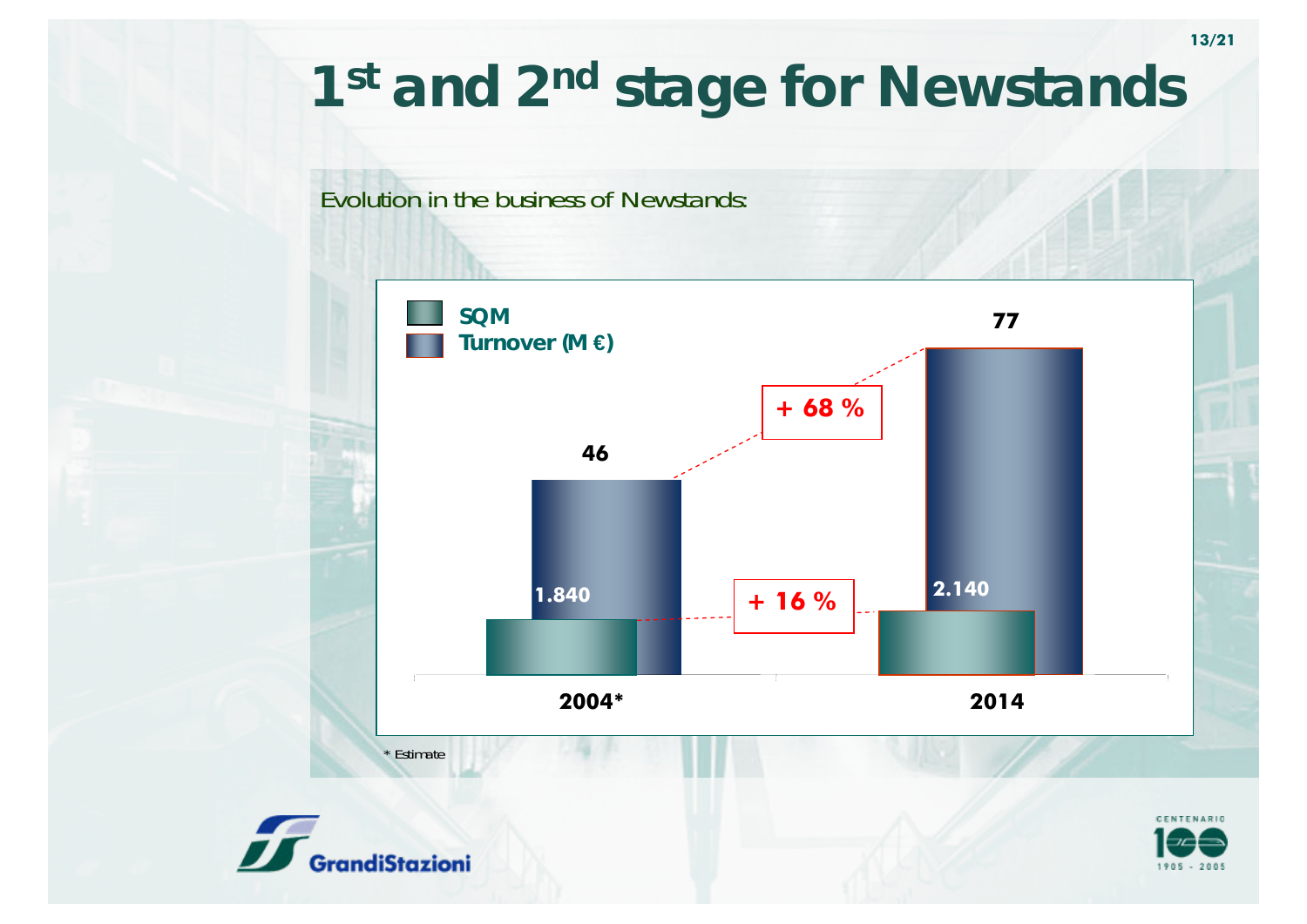# *1st and 2nd stage for Left luggage*

#### GS Servizi has been established to manage left luggage, toilets and parking.

#### *GS Servizi programme for LEFT LUGGAGE:*

#### *Old Operational Model:*

*• Roma Termini: left luggage with personnel, managed by a society which recognise only a leasing fee;*

*• Other stations: left luggage with personnel, any margin for GS.*

#### *New Operational Model:*

- *• GS servizi pay a leasing fee to GS;*
- *• rationalization of opening time (6-24);*
- *• introduction of automatic luggage lockers in Rome and Milan;*
- *• maintenance and quality control to a specialized partner.*



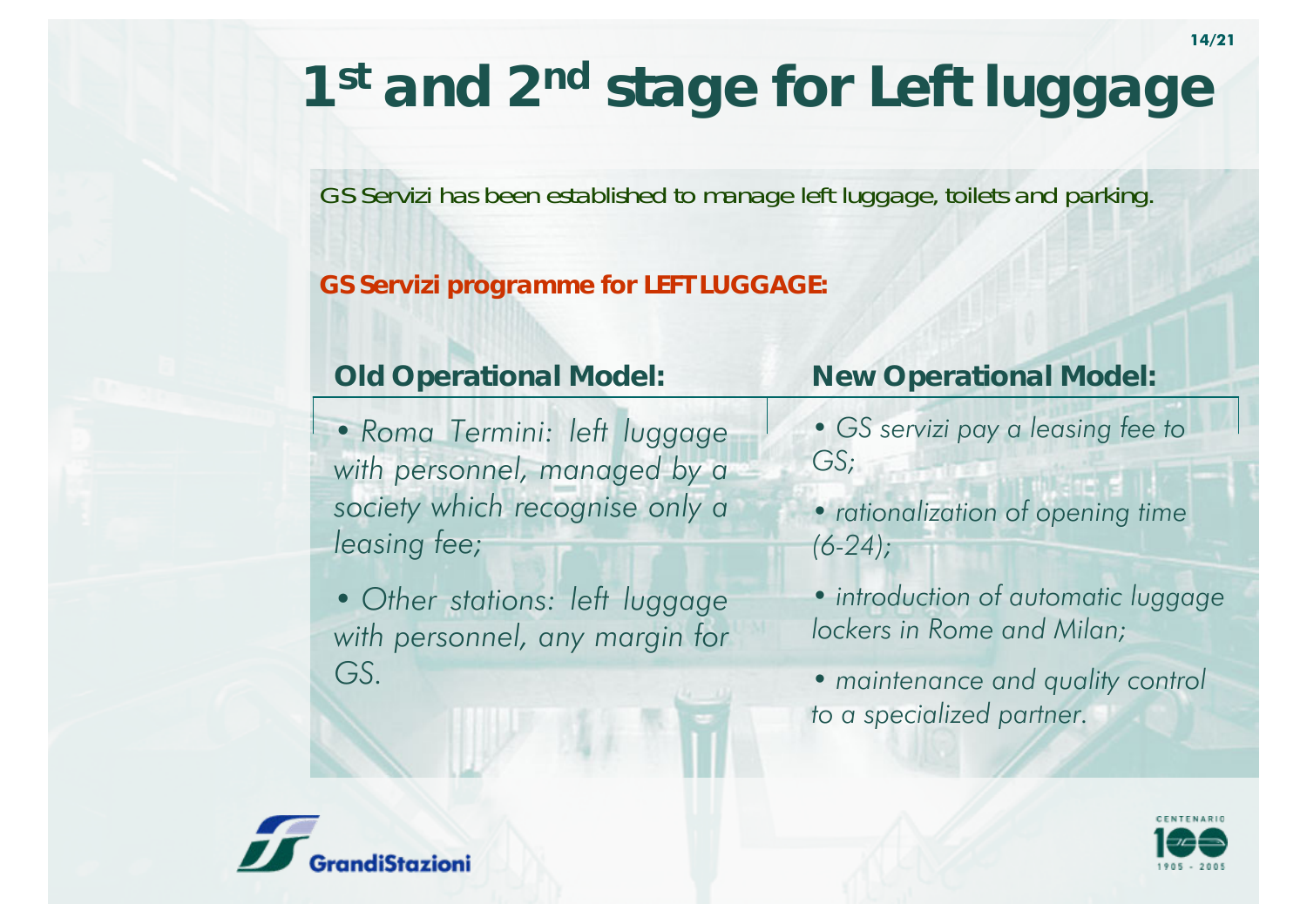# *1st and 2nd stage for Left luggage*

#### Direct management has increased value for GS in the business of Left Luggage

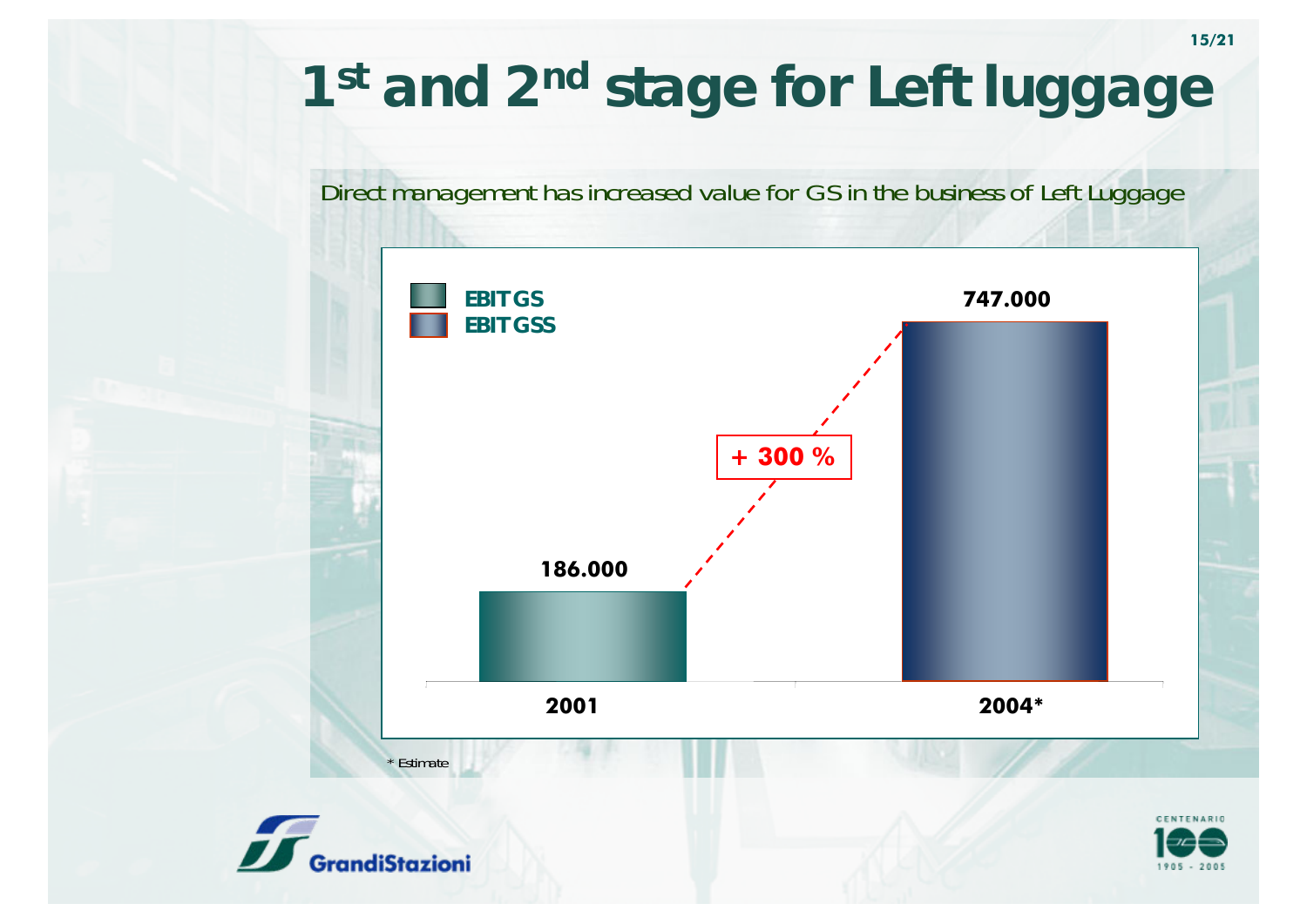## *1st and 2nd stage for Toilets*

#### GS Servizi programme for TOILETS:

### *Old Operational Model:*

*•Roma Termini: payment toilets managed by a cleaning society with garrison staff, GS gave back % of profits;*

- *• Other stations: free toilets;*
- *• low quality of service level and not much qualified staff.*

### *New Operational Model:*

- *• management of facilities to GS Servizi, cleaness and presidium of services;*
- *• fee-paying services;*
- *• Introduction of turnstiles to eliminate the need for a presidium;*
- *• cleaning and maintenance handed to a contracting firm.*



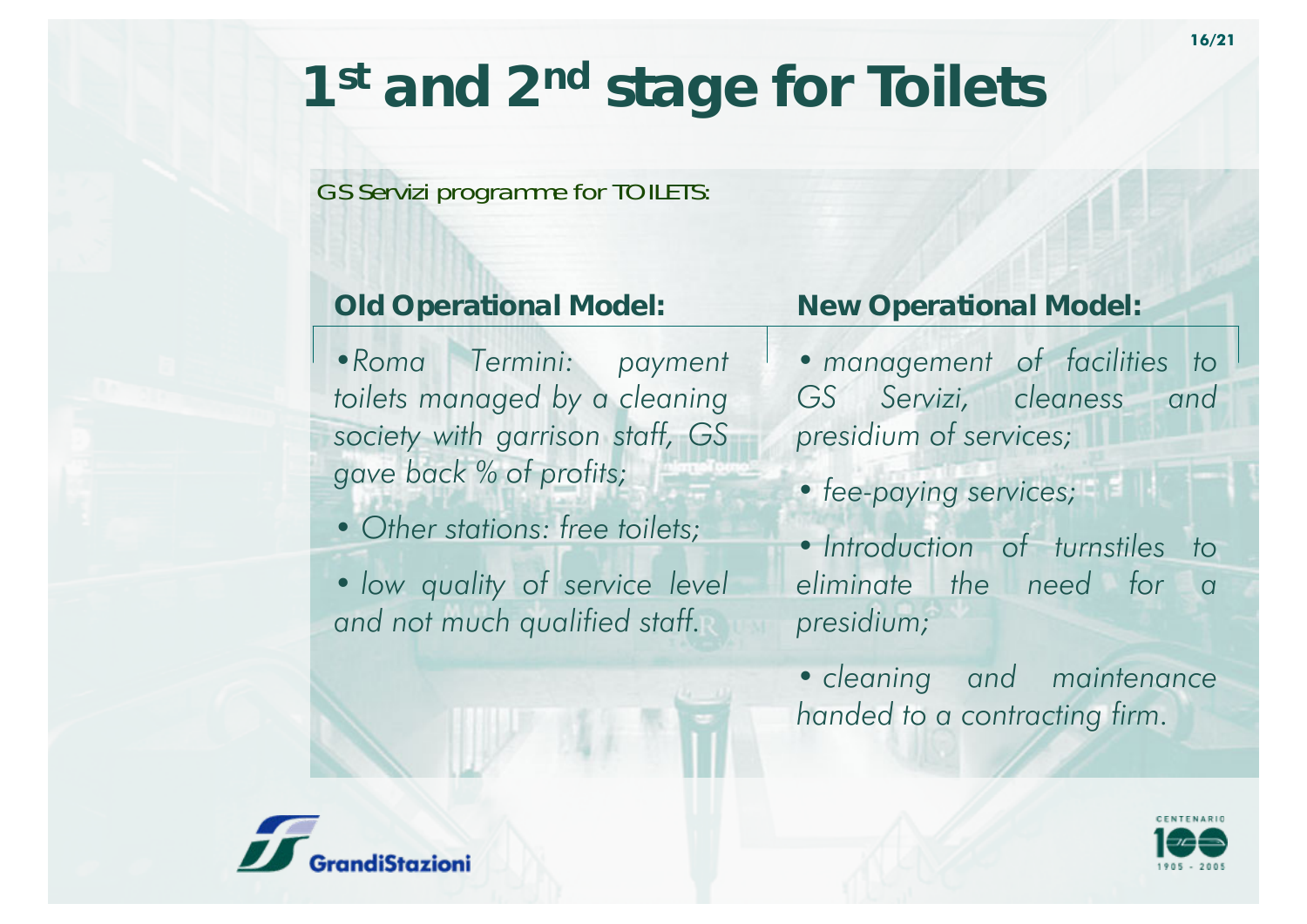## *1st and 2nd stage for Toilets*

#### Direct management has increased value for GS in the business of Toilets:

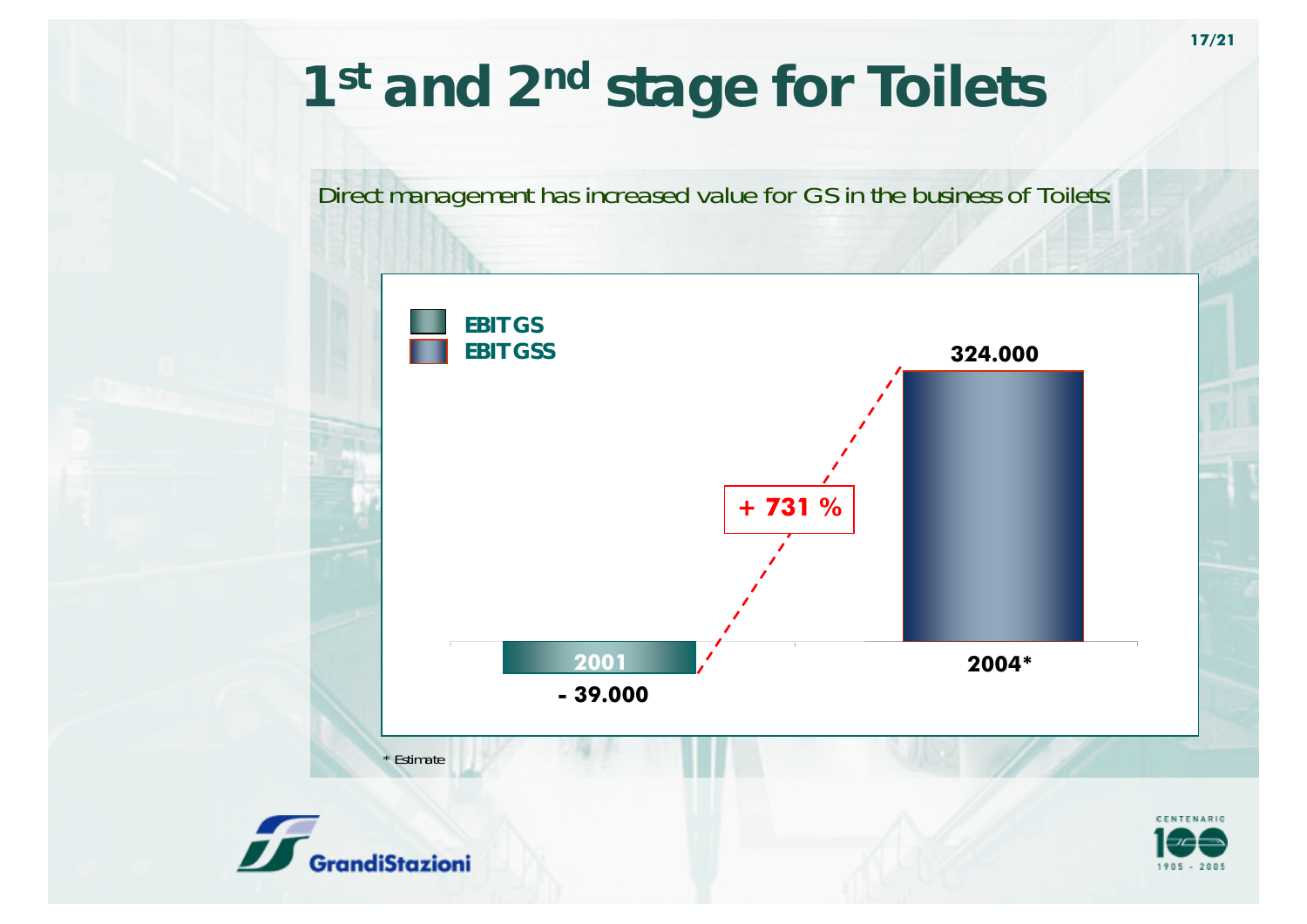# *1st and 2nd stage for Parking*

#### *Current State of the Art:*

- *• inadequate number of parking;*
- *• service managed by a cooperative society with a low level of service;*
- *• low accessibility and road network in poor conditions.*

### *The Project:*

- *• a 116 mln* € *total investment financed by public unsecured funding;*
- *• set-up of 12 parking lots: 4,860 car parking spaces and 995 motorbike parking spaces;*
- *• accessibility and road network enhancement;*
- *•operational management handed to a specialized partner.*



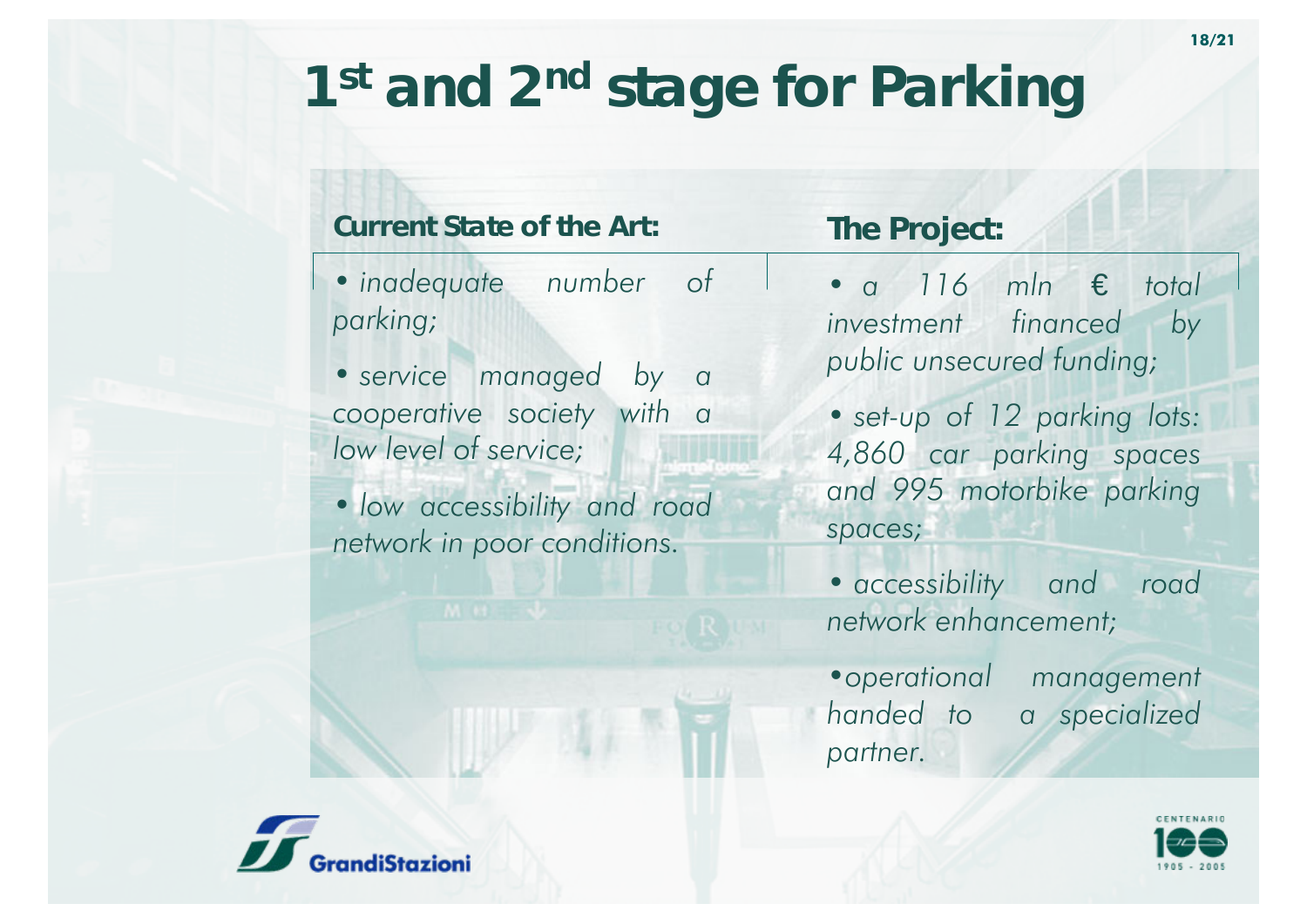## *1st and 2nd stage for Parking*

Direct management generates an increased value for GS, given the leasing of parking lots.





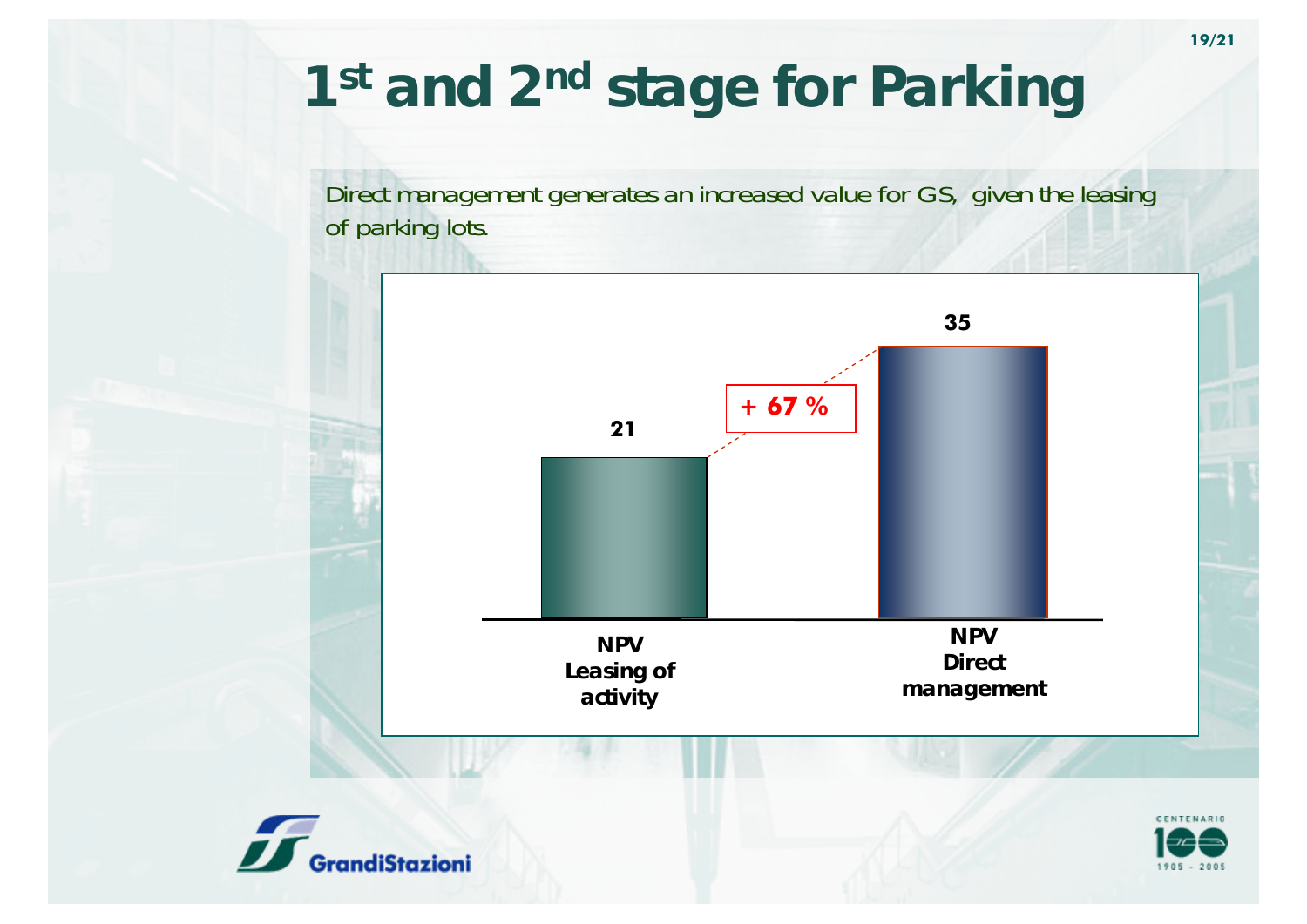Grandi Stazioni is completing the preliminary study in order to set-up GS Finance through a joint venture with 2 specialized partners.

*The main objectives of the project is to increase sales and to allow sales of expensive goods by distribution of financial services, such as:*

- *• revolving credit cards;*
- *• loans for the purchase of goods;*
- *• mortgages, personal loans, insurance, ethnic services.*



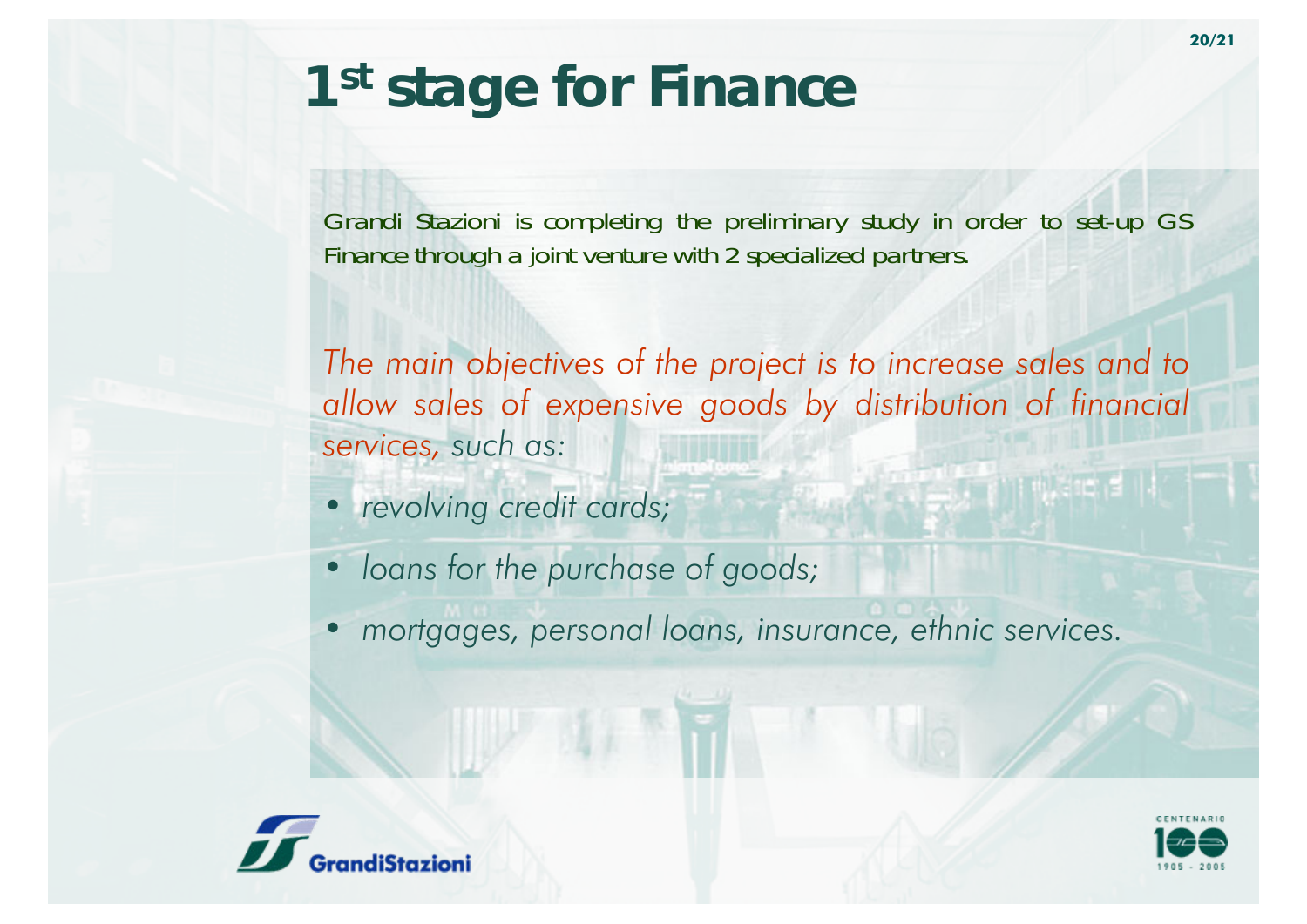## *1st stage for Culture*

Since 2000 Grandi Stazioni strives to valorise contemporary art inside the station by setting up an exhibition area inside the Ala Mazzoniana, the station's most breathtaking architectural area.

*2004 has represented the climax in Grandi Stazioni's commitment to art: The exhibition "Guercino: poesia <sup>e</sup> sentimento nel '600", a production of more than 1,5 M* **€***, has attracted more than 150.000 visitors.*



STAZIONE TERMINI - ALA MAZZONIANA ingresso via Giolitti - inizio binario 24



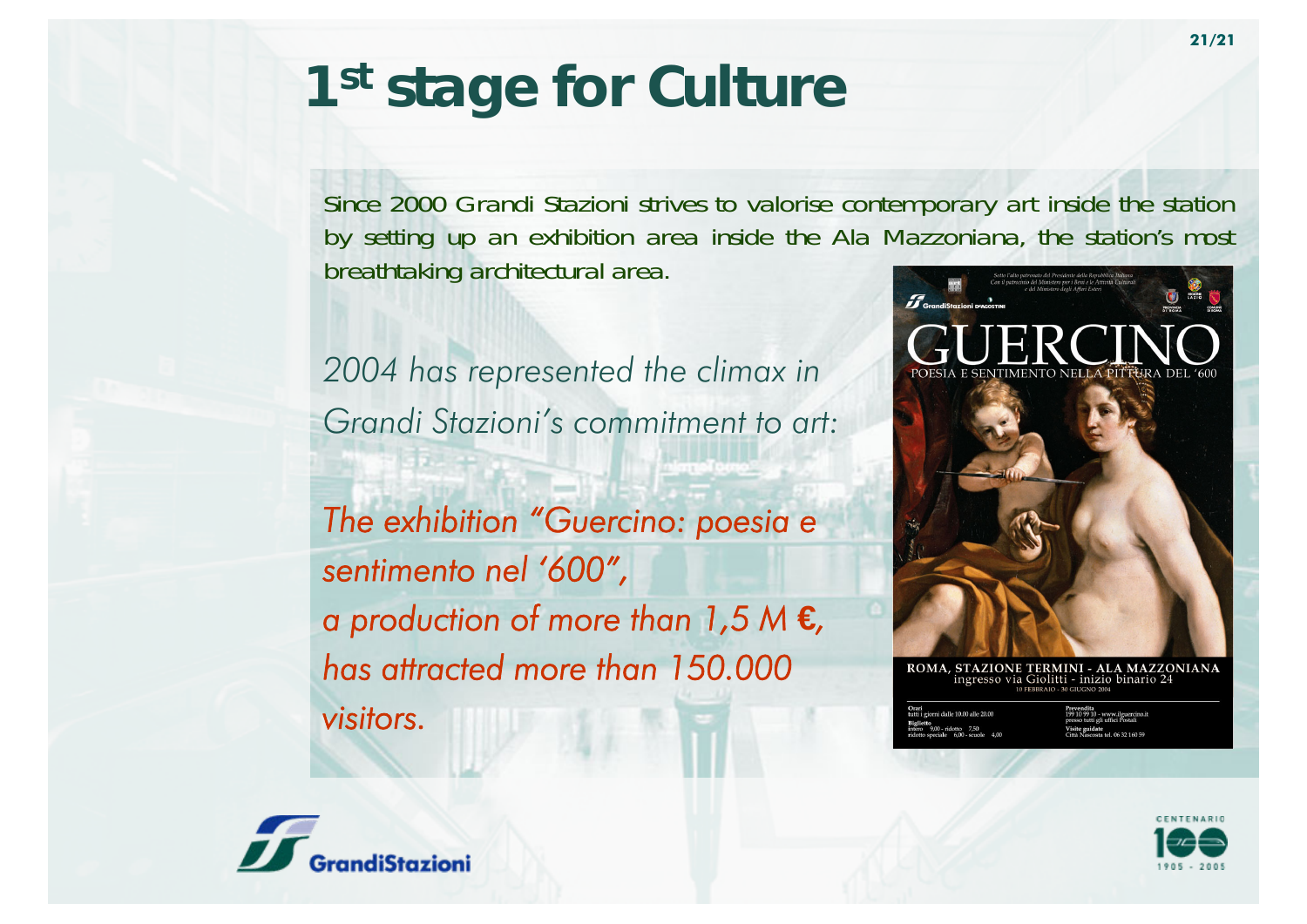### 2005 sees the coming of GATE.- TErmini Gallery of Art:



Grandi Stazioni is producing new and exclusive exibitions, hosting art, music, movies, book presentations, cultural events.